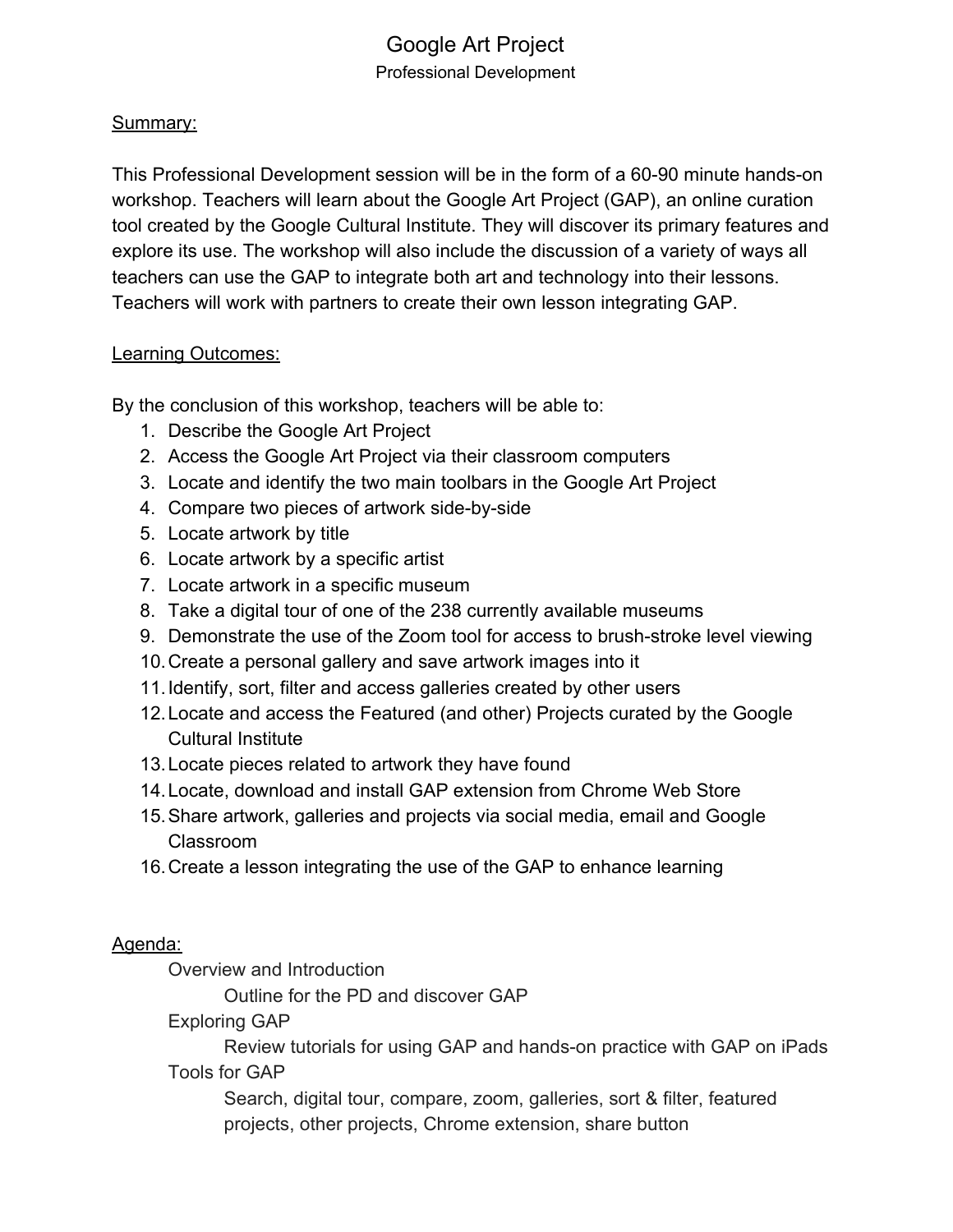# Google Art Project

#### Professional Development

Implementing Gap in the classroom

Explore lesson ideas for using GAP in any classroom and create your own lesson

Closing and Discussion

Caveats, questions, comments, wrap-up

## Resources:

- A. [Opening](https://www.youtube.com/user/GoogleArtProject)
- B. Tutorials for using GAP:
	- a. <https://www.youtube.com/watch?v=dwwNI-YGNK8>
	- b. <https://www.youtube.com/watch?v=LzMXbvBsALo>
- C. Getting images from GAP for use in [academic](https://www.youtube.com/watch?v=hnnz3mV5Ddo) projects
- D. **GAP [extension](https://chrome.google.com/webstore/detail/google-art-project/akimgimeeoiognljlfchpbkpfbmeapkh?hl=en) for Chrome**
- E. Google [suggestions](http://www.google.com/culturalinstitute/about/artproject/education/) for using GAP to study Art
- F. [Lesson](http://edtechteacher.org/google-art-project-jennifer-carey/) ideas for GAP
- G. Taking an **[Online](https://basicsforteaching.withgoogle.com/unit?unit=12&lesson=22) Field Trip**
- H. Using Google Cultural Institute resources in the [classroom](http://etec.ctlt.ubc.ca/510wiki/Using_Google_Cultural_Institute_Resources_in_the_Classroom)
- I. Visual Thinking [Strategies](http://artsintegration.perpich.mn.gov/blog/world-art-museums-your-classroom) and GAP
- J. GAP and [Common](http://blog.edtechteam.com/2014/03/google-art-project-and-google-cultural.html) Core
- K. Khan [Academy](https://www.khanacademy.org/about/blog/post/20407630687/khan-academy-and-the-google-art-project) and GAP
- L. [Teaching](http://teachinghistory.org/nhec-blog/24540) History with GAP
- M. [Chicago](http://www.chicagotribune.com/entertainment/ct-google-students-art-insitute-20150319-column.html) Tribune on GAP
- N. More ideas from Google for using GAP in the [classroom](http://www.google.com/culturalinstitute/about/artproject/education/)
- O. [Limitations](https://www.washingtonpost.com/news/the-intersect/wp/2015/03/04/googles-quest-to-make-art-available-to-everyone-was-foiled-by-copyright-concerns/) of GAP due to copyright issues
- P. Artsy.net: A GAP [alternative](https://www.artsy.net/artists)

## TPCK statement:

The Google Art Project itself is a technology tool. It is obvious from the more than 200,000 pieces of art included in the Google Art Project that GAP makes a very large amount of content accessible on a very broad scale. That said, awareness of the Google Art Project as well as an understanding of how to use it is important for teachers of many disciplines, not just art teachers. For example, in Bloom's Taxonomy, comparative analysis is a higher order thinking skill that students benefit from learning. GAP allows the teaching of comparative analysis skills via the ability to compare two pieces of art side by side in order to analyze similarities and differences. Likewise, it can be used to foster increased visual thinking practice. Furthermore, having students curate their own gallery based on specific guidelines is a great way to get them looking closely at many specifics such as artistic subjects, materials, time periods, shapes,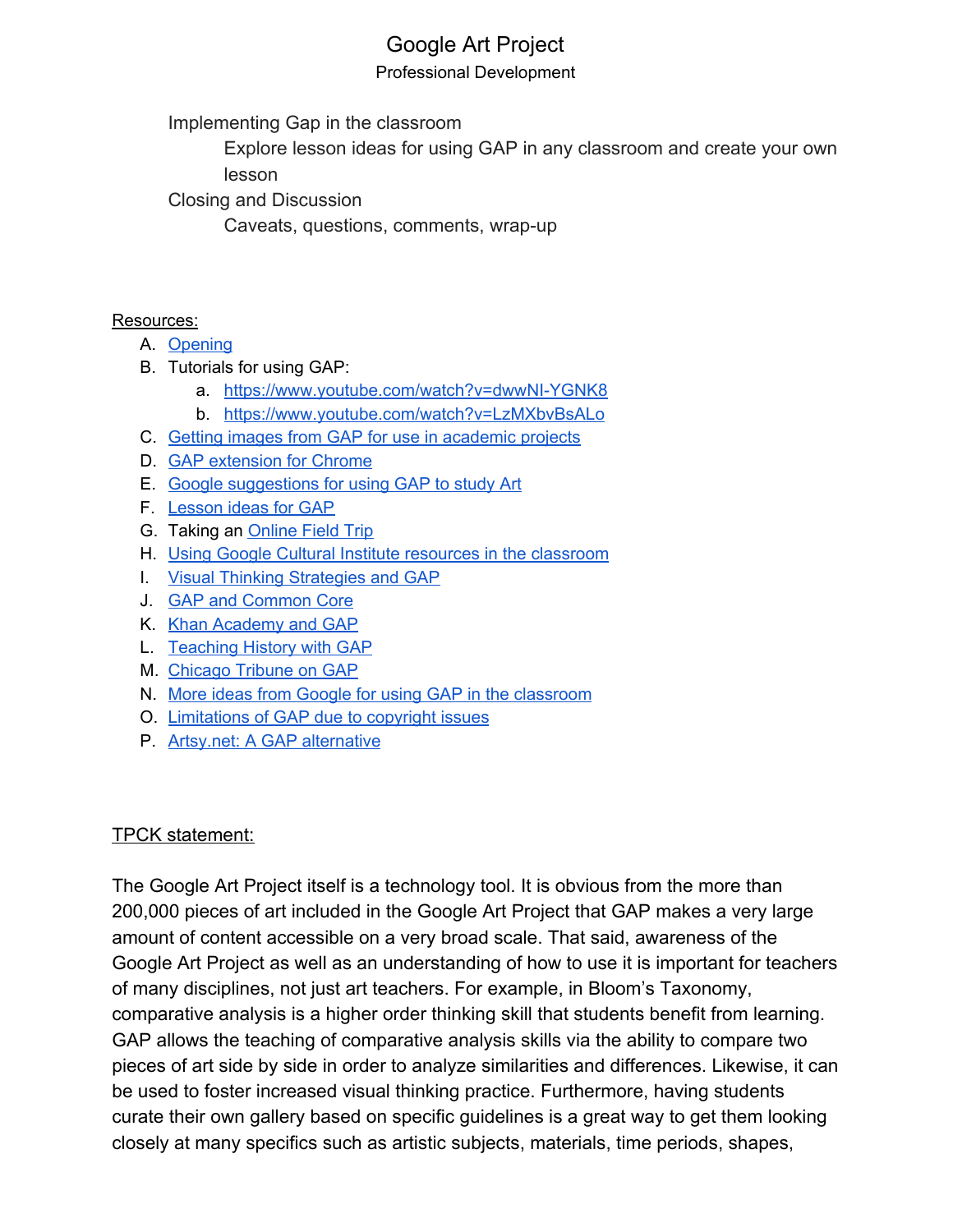# Google Art Project Professional Development

symbols, techniques and media. Giving students access to pieces that interest them is an excellent way to fan the flames of curiosity about not only art and artists but about history and society and the myriad connections great artists employ in their process of creation. With a interesting piece of art as the hook, trying to keep students engaged is no longer an issue. Finally, for art students in particular, one way artists study other artists is by attempting to imitate their work, to make a copy of a another work of art. (See Van Gogh's *The Plum Garden in Kameido.*) Having access to the finest detail of an artwork allows students greater opportunity for accuracy and understanding in recreating this process. While the technology Google employs to bring art to more people is indeed very cool, the fact that the Google Art Project sits in that sweet spot where technology, pedagogy and content intersect is even cooler.

## SAMR statement:

The Google Art Project itself is a transformative technology tool. While field trips to museums are nothing new, allowing users to take field trips to view artwork without ever leaving the classroom is a significant redesign of the task. Furthermore, being able to visit museums on 6 continents in a single class period clearly raises the GAP's SAMR level to one of redefinition. Likewise, even though teachers could potentially gather print copies of various pieces of artwork and students could use magnifying glasses for a closer look, the ease with which the GAP allows the instant side-by-side comparison of such a broad variety of two pieces combined with the ability to zoom in on specific parts of the piece *combined with* the fact that every student can do it at the same time is definitely a significant redesign. Finally, the GAP's facilitation of student generated galleries capable of being shared with students across the room or across the world is a task that would be inconceivable prior to the technology of the Google Art Project.

## Resources required:

Ideally, the workshop should be held in a space that has a large display for the videos (e.g., SMARTboard or flat panel TV) as well as access to a wifi network. One-to-one tablets for the teacher participants would be best, though pairs of teachers could share if needed. Likewise, computers (1:1 or 1:2 if necessary) with internet access (and Google Chrome already installed) are required for the section on installing and using the Google Art Project Chrome extension. Teacher participants could receive paper handouts of the expected learning outcomes and agenda. However, a Google Doc of the same would serve even better by allowing immediate access to the included links.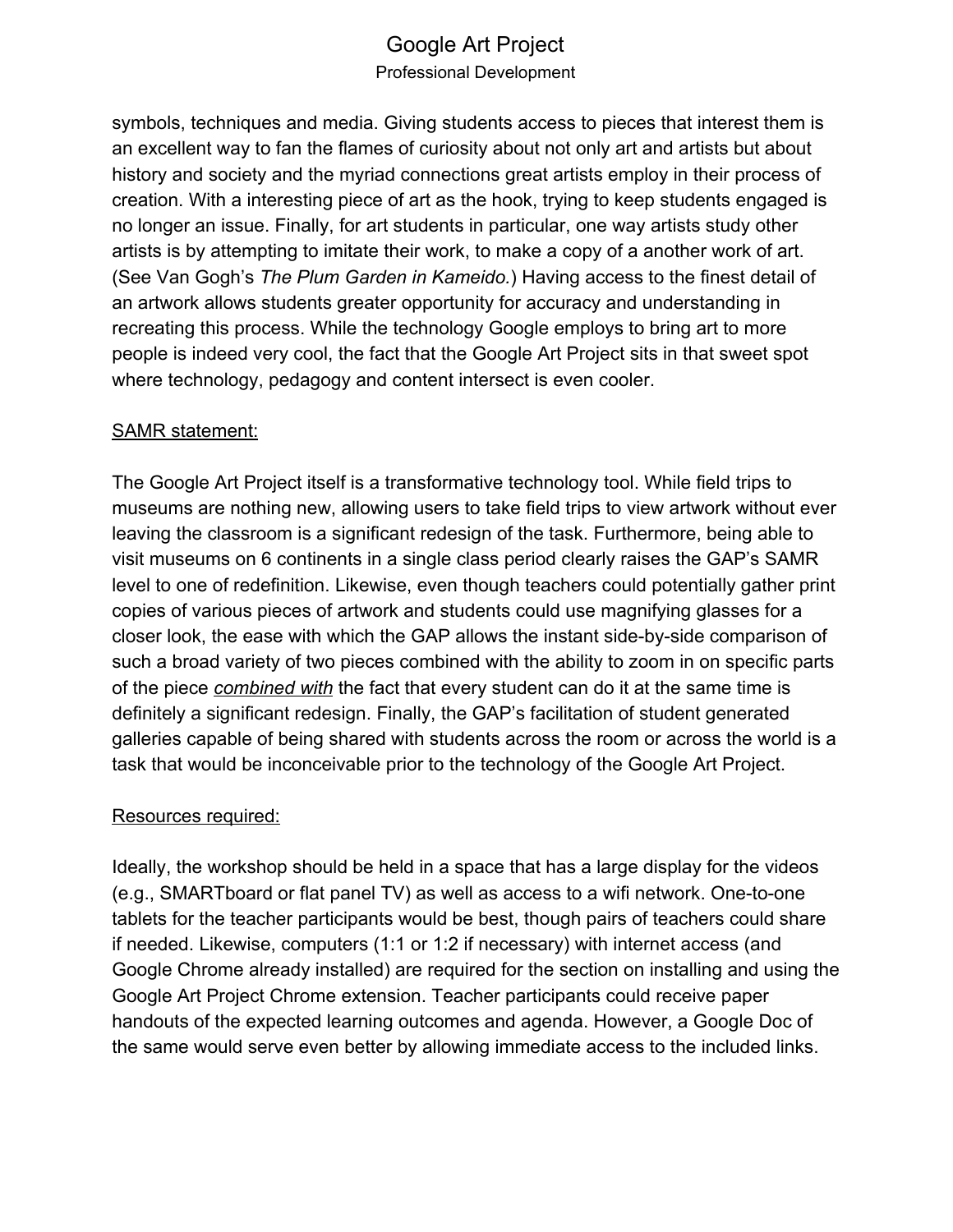## Google Art Project Professional Development

#### Sources:

- Art Project. (2013). Retrieved November 8, 2015, from <http://www.google.com/culturalinstitute/about/artproject/education/>
- Art Project Google Cultural Institute. (n.d.). Retrieved November 8, 2015, from <https://www.google.com/culturalinstitute/u/0/project/art-project>
- Artsy Discover, Research, and Collect the World's Best Art Online. (n.d.). Retrieved November 8, 2015, from <https://www.artsy.net/>
- Carey, J. (2015, April 22). Lesson Ideas for Google Art Project From Jennifer Carey. Retrieved November 8, 2015, from <http://edtechteacher.org/google-art-project-jennifer-carey/>
- Dewey, C. (2015, March 4). Google's quest to make art available to everyone was foiled by copyright concerns. Retrieved November 8, 2015, fro[m](https://www.washingtonpost.com/news/the-intersect/wp/2015/03/04/googles-quest-to-make-art-available-to-everyone-was-foiled-by-copyright-concerns/) [https://www.washingtonpost.com/news/the-intersect/wp/2015/03/04/googles-quest](https://www.washingtonpost.com/news/the-intersect/wp/2015/03/04/googles-quest-to-make-art-available-to-everyone-was-foiled-by-copyright-concerns/)[to-make-art-available-to-everyone-was-foiled-by-copyright-concerns/](https://www.washingtonpost.com/news/the-intersect/wp/2015/03/04/googles-quest-to-make-art-available-to-everyone-was-foiled-by-copyright-concerns/)
- Google Art Project. (n.d.). Retrieved November 8, 2015, fro[m](https://www.youtube.com/user/GoogleArtProject) <https://www.youtube.com/user/GoogleArtProject>
- Google Art Project. (n.d.). Retrieved November 8, 2015, fro[m](https://chrome.google.com/webstore/detail/google-art-project/akimgimeeoiognljlfchpbkpfbmeapkh?hl=en) [https://chrome.google.com/webstore/detail/google-art-project/akimgimeeoiognljlfch](https://chrome.google.com/webstore/detail/google-art-project/akimgimeeoiognljlfchpbkpfbmeapkh?hl=en) [pbkpfbmeapkh?hl=en](https://chrome.google.com/webstore/detail/google-art-project/akimgimeeoiognljlfchpbkpfbmeapkh?hl=en)
- Google Art Project Tutorial. (n.d.). Retrieved November 8, 2015, from <https://www.youtube.com/watch?v=dwwNI-YGNK8>
- Google Art Project: How to Get Images for your Paper or Project. (n.d.). Retrieved November 8, 2015, from <https://www.youtube.com/watch?v=hnnz3mV5Ddo>
- Google Cultural Institute: How To Use the Site. (n.d.). Retrieved November 8, 2015, from <https://www.youtube.com/watch?v=LzMXbvBsALo>
- Harris, B., & Zucker, S. (2012, April 3). Khan Academy and the Google Art Project. Retrieved November 8, 2015, from [https://www.khanacademy.org/about/blog/post/20407630687/khan-academy-and-t](https://www.khanacademy.org/about/blog/post/20407630687/khan-academy-and-the-google-art-project) [he-google-art-project](https://www.khanacademy.org/about/blog/post/20407630687/khan-academy-and-the-google-art-project)